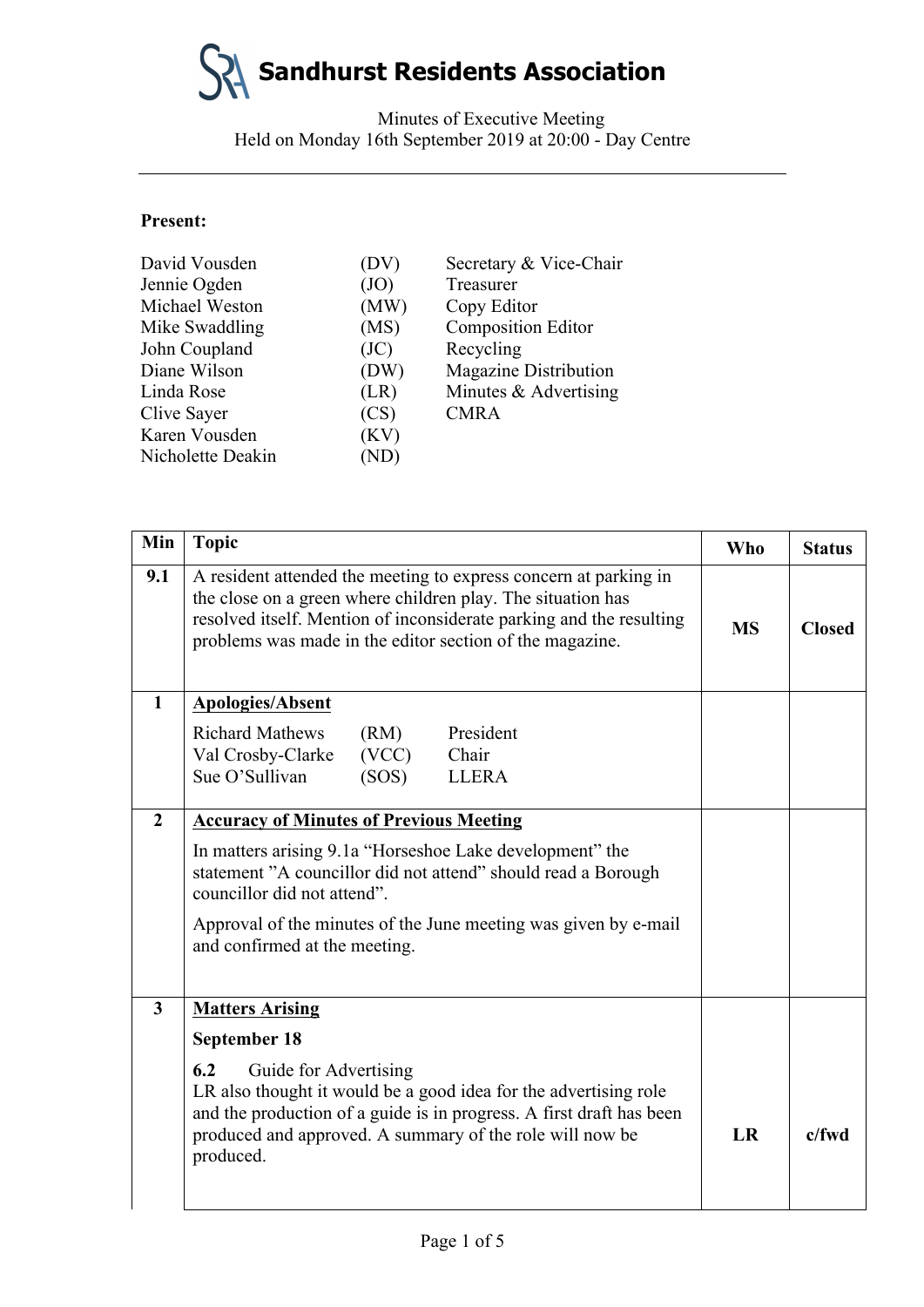**Sandhurst Residents Association**

### Minutes of Executive Meeting Held on Monday 16th September 2019 at 20:00 - Day Centre

| Min | <b>Topic</b>                                                                                                                                                                                                                                                                                                                                                                                                                                                                                                                                                                                                                                                                                                                                                                                                                                                                                                                                                                                                       | Who       | <b>Status</b> |
|-----|--------------------------------------------------------------------------------------------------------------------------------------------------------------------------------------------------------------------------------------------------------------------------------------------------------------------------------------------------------------------------------------------------------------------------------------------------------------------------------------------------------------------------------------------------------------------------------------------------------------------------------------------------------------------------------------------------------------------------------------------------------------------------------------------------------------------------------------------------------------------------------------------------------------------------------------------------------------------------------------------------------------------|-----------|---------------|
|     | Councillor page in the magazine<br>9.1                                                                                                                                                                                                                                                                                                                                                                                                                                                                                                                                                                                                                                                                                                                                                                                                                                                                                                                                                                             |           |               |
|     | The Blackwater Buzz magazine includes a question and answer<br>page for the local councillor, which LR proposed as a good idea<br>for the SRA magazine. There was some discussion over whether<br>the political neutrality of the SRA would be bought into question<br>but the general opinion was that elected representatives answering<br>queries would not affect this.                                                                                                                                                                                                                                                                                                                                                                                                                                                                                                                                                                                                                                        |           | $c$ /fwd      |
|     | The subject was discussed at the Town Council meeting held in<br>March and more details on how the page would work are to be<br>provided.                                                                                                                                                                                                                                                                                                                                                                                                                                                                                                                                                                                                                                                                                                                                                                                                                                                                          |           |               |
|     | <b>February 19</b>                                                                                                                                                                                                                                                                                                                                                                                                                                                                                                                                                                                                                                                                                                                                                                                                                                                                                                                                                                                                 |           |               |
|     | 9.1<br>Horseshoe Lake development                                                                                                                                                                                                                                                                                                                                                                                                                                                                                                                                                                                                                                                                                                                                                                                                                                                                                                                                                                                  |           |               |
|     | VCC, DV, KV and JO attended a meeting held on 12th February<br>regarding the proposals for the development of a country park at<br>Horseshoe Lake. The development has not yet been approved, but<br>permission has been given to apply for planning. Concerns were<br>expressed at the meeting about the access road to the site. Links to<br>further details can be found on the SRA Facebook page.<br>Complaints about the development cannot be registered until the<br>planning application is raised on the register, although it was noted<br>that BFC have begun advertising for staff for the new facility. The<br>planning application is still not on the register. A councillor has<br>expressed concern that the discussions for Horseshoe Lake are<br>being held behind closed doors, for commercially sensitive<br>reasons. It is hard to see what these might be as the work is not<br>being put out to tender. A letter expressing the SRA's view will be<br>sent to councillors and Ollie Sirrel |           |               |
|     | <b>9.1a</b> A dismissive response to the letter was received but it was<br>decided to wait until after the AGM before replying as it was<br>hoped that a councillor would attend. In the event, Stephen Chown<br>head of Parks & Countryside attended and gave a very informative<br>presentation. He then took part in a lengthy Q&A session, which<br>was appreciated by all attendees. A councillor did not attend.                                                                                                                                                                                                                                                                                                                                                                                                                                                                                                                                                                                             |           |               |
|     | Consequently, the committee felt that, unless we are prepared to<br>be more vigorous in our approach, the SRA will not be heard, and<br>will have a hard time justifying ourselves to the residents. Another<br>response was sent detailing the motivation for this development as<br>the SRA view it. A response was received which did not address<br>any of the concerns and so a further letter will be drafted.                                                                                                                                                                                                                                                                                                                                                                                                                                                                                                                                                                                               | <b>DV</b> |               |
|     | <b>9.1b</b> Ollie Sirrel has joined the SRA Facebook page.                                                                                                                                                                                                                                                                                                                                                                                                                                                                                                                                                                                                                                                                                                                                                                                                                                                                                                                                                         | DV        | <b>Closed</b> |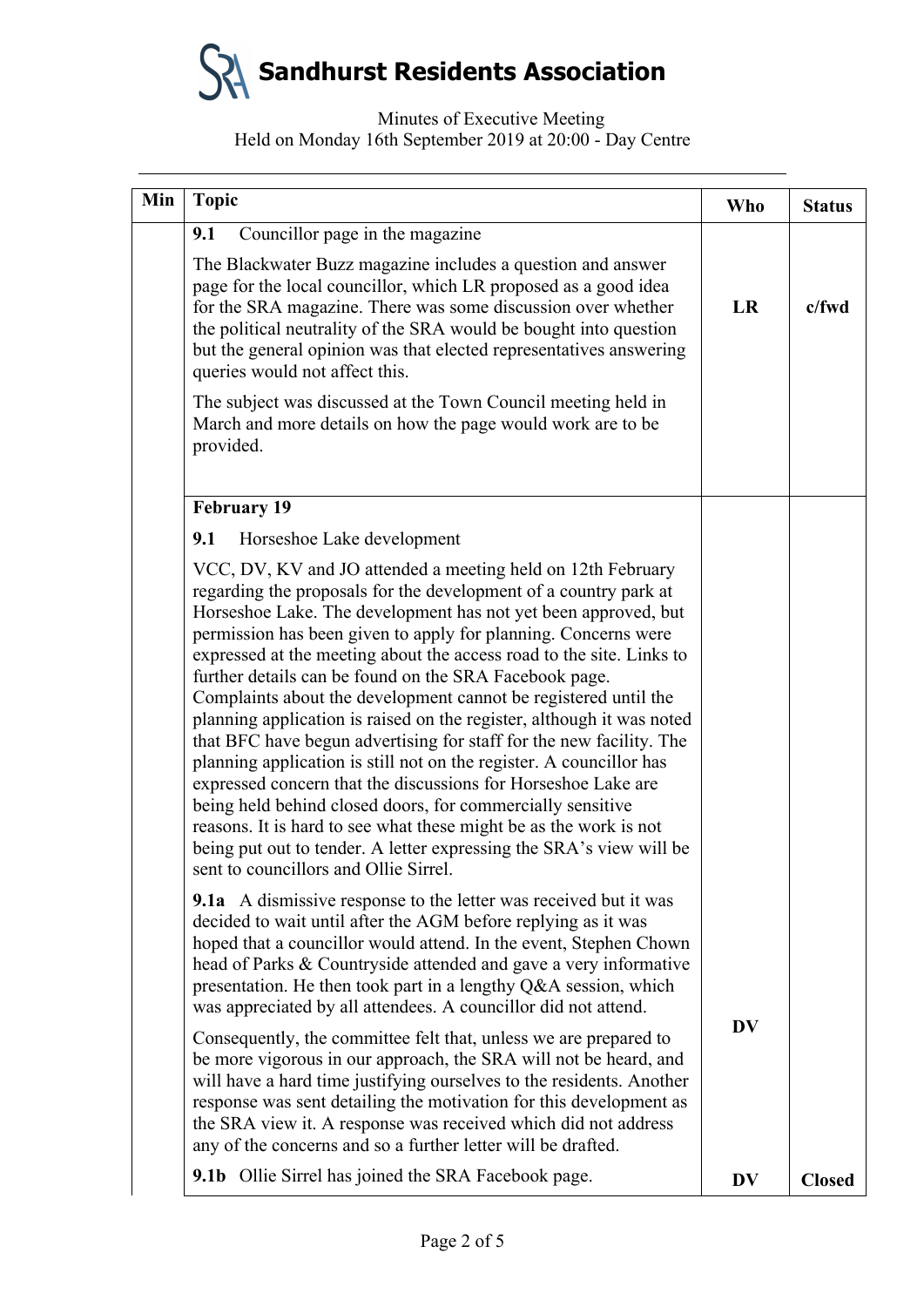**Sandhurst Residents Association**

## Minutes of Executive Meeting Held on Monday 16th September 2019 at 20:00 - Day Centre

| Min              | <b>Topic</b>                                                                                                                                                                                                                                                                                                                               | <b>Who</b>           | <b>Status</b> |
|------------------|--------------------------------------------------------------------------------------------------------------------------------------------------------------------------------------------------------------------------------------------------------------------------------------------------------------------------------------------|----------------------|---------------|
|                  | <b>May 19</b>                                                                                                                                                                                                                                                                                                                              |                      |               |
|                  | Recycling<br>8.1<br>Re3 have contacted MS with a view to putting information on<br>service updates in the magazine. The committee agreed this could<br>be a good idea as long as this was not scheduling information,<br>which is likely to be out of date when the magazine goes out, and<br>that JC is in agreement. MS will contact JC. | <b>MS</b>            | c/fwd         |
|                  | 9.3<br>Software<br>MW requested funding for Microsoft Office software at a once off<br>cost of £160 to enable editing for the magazine. This was<br>unanimously approved by the committee. The software has been<br>purchased but not yet reimbursed.                                                                                      | <b>MW JO</b>         | <b>Closed</b> |
|                  | June 19                                                                                                                                                                                                                                                                                                                                    |                      |               |
|                  | Invoices<br>6.1<br>One double payment for the September edition has been held over<br>for the December edition, at the request of the advertiser.                                                                                                                                                                                          | LR                   | $c$ /fwd      |
|                  | <b>March Edition</b><br>6.2<br>Help will be needed with the advertising for the March 2020<br>edition. RM volunteered.                                                                                                                                                                                                                     | <b>LR/RM</b>         | $c$ /fwd      |
| <b>August 19</b> |                                                                                                                                                                                                                                                                                                                                            |                      |               |
|                  | Day Centre leaflet<br>9.1<br>The Day Centre wants to produce a new leaflet detailing their<br>services and requested editing help, which MS will provide.                                                                                                                                                                                  | <b>MS/DV</b>         | c/fwd         |
|                  | Distributors' Party<br>9.2<br>The Distributors party will be held on Monday October 21 <sup>st</sup> with a<br>new start time of 19:30 to allow for the 22:00 closure of the car<br>park.                                                                                                                                                  |                      |               |
|                  | <b>9.2a</b> The sub-committee of KV, JO and VCC will meet<br>beforehand to agree catering requirements                                                                                                                                                                                                                                     | <b>KV/VC</b><br>C/JO |               |
|                  | 9.2b Committee members should arrive by 6:30 to help with the<br>setting up.                                                                                                                                                                                                                                                               | ALL                  |               |
|                  | <b>Rackstraw Junction Houses</b><br>9.3                                                                                                                                                                                                                                                                                                    |                      |               |
|                  | Work on the houses on the Rackstraws corner seems to have<br>stalled. In answer to a query, the building must recommence<br>within the 3 year permission period of the original planning<br>application, although the owner has been advised to start again<br>before the winter season.                                                   | DV                   | <b>Closed</b> |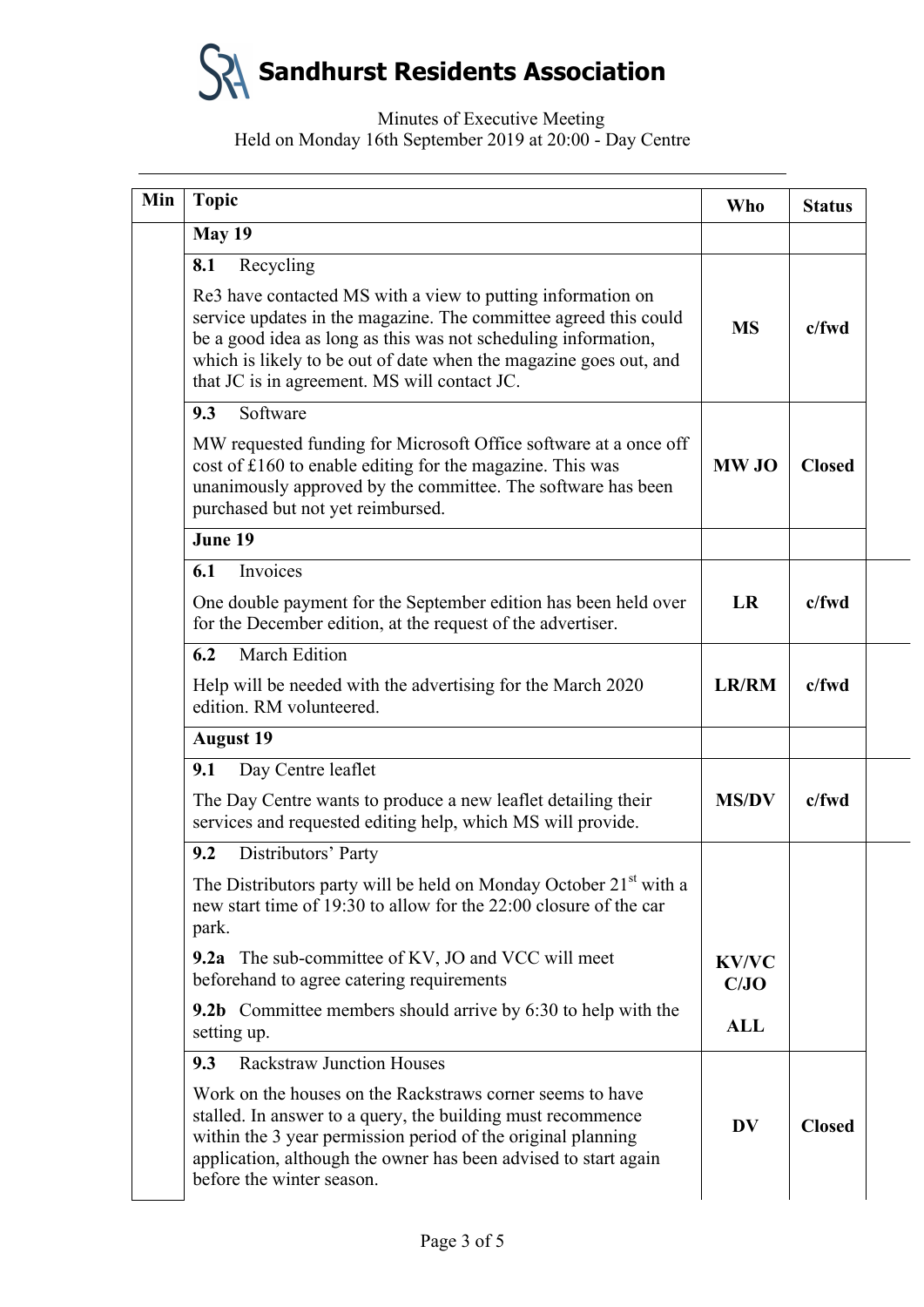

### Minutes of Executive Meeting Held on Monday 16th September 2019 at 20:00 - Day Centre

| Min                     | <b>Topic</b>                                                                                                                                                                                                                                                                                                |                                                                                                                                                                                                                                                                               | <b>Who</b> | <b>Status</b> |
|-------------------------|-------------------------------------------------------------------------------------------------------------------------------------------------------------------------------------------------------------------------------------------------------------------------------------------------------------|-------------------------------------------------------------------------------------------------------------------------------------------------------------------------------------------------------------------------------------------------------------------------------|------------|---------------|
| $\overline{\mathbf{4}}$ | <b>Treasurer's Report</b>                                                                                                                                                                                                                                                                                   |                                                                                                                                                                                                                                                                               |            |               |
|                         | Figures as at end July:                                                                                                                                                                                                                                                                                     |                                                                                                                                                                                                                                                                               |            |               |
|                         | <b>Current Account</b>                                                                                                                                                                                                                                                                                      | £7,154.77                                                                                                                                                                                                                                                                     |            |               |
|                         | <b>Reserve Account</b>                                                                                                                                                                                                                                                                                      | £25,472.55                                                                                                                                                                                                                                                                    |            |               |
|                         | <b>Total</b>                                                                                                                                                                                                                                                                                                | £32,627.32                                                                                                                                                                                                                                                                    |            |               |
| 5                       | <b>Donations</b>                                                                                                                                                                                                                                                                                            |                                                                                                                                                                                                                                                                               |            |               |
|                         | No requests received                                                                                                                                                                                                                                                                                        |                                                                                                                                                                                                                                                                               |            |               |
| 6                       | <b>Magazine</b>                                                                                                                                                                                                                                                                                             |                                                                                                                                                                                                                                                                               |            |               |
|                         | September issue has been printed and delivered.                                                                                                                                                                                                                                                             |                                                                                                                                                                                                                                                                               |            |               |
| 6.1                     | There are some residential blocks in Sandhurst to which the<br>distributers cannot gain entrance as they are protected by an<br>electronic keypad lock. This means that many of Sandhurst's<br>elderly residents do not receive a copy of the magazine, and they<br>are the most likely to benefit from it. |                                                                                                                                                                                                                                                                               |            |               |
|                         | let DW know so that delivery can be arranged.                                                                                                                                                                                                                                                               | If anyone has a contact name or number for these buildings, please                                                                                                                                                                                                            |            |               |
| $\overline{7}$          | Website                                                                                                                                                                                                                                                                                                     |                                                                                                                                                                                                                                                                               |            |               |
|                         | Up to date.                                                                                                                                                                                                                                                                                                 |                                                                                                                                                                                                                                                                               |            |               |
| 8                       | <b>Recycling</b>                                                                                                                                                                                                                                                                                            |                                                                                                                                                                                                                                                                               |            |               |
|                         | Nothing to report                                                                                                                                                                                                                                                                                           |                                                                                                                                                                                                                                                                               |            |               |
| 9                       | <b>AOB</b>                                                                                                                                                                                                                                                                                                  |                                                                                                                                                                                                                                                                               |            |               |
| 9.1                     | magazine edition.                                                                                                                                                                                                                                                                                           | Phone calls to the police on 101 from the 01252 numbers (Yateley<br>exchange) in Sandhurst are routed to the Hampshire police. What<br>may not be generally known is that an option is offered to transfer<br>to another police authority. This is to be mentioned n the next | <b>MW</b>  |               |
| 9.1                     | be asked for information.                                                                                                                                                                                                                                                                                   | New cameras have been installed along the Yorktown Road, and it<br>would be interesting to know what these cameras are capable of<br>checking e.g., speed, ANPR, jumping lights, etc. Gary Campion to                                                                         | <b>VCC</b> |               |